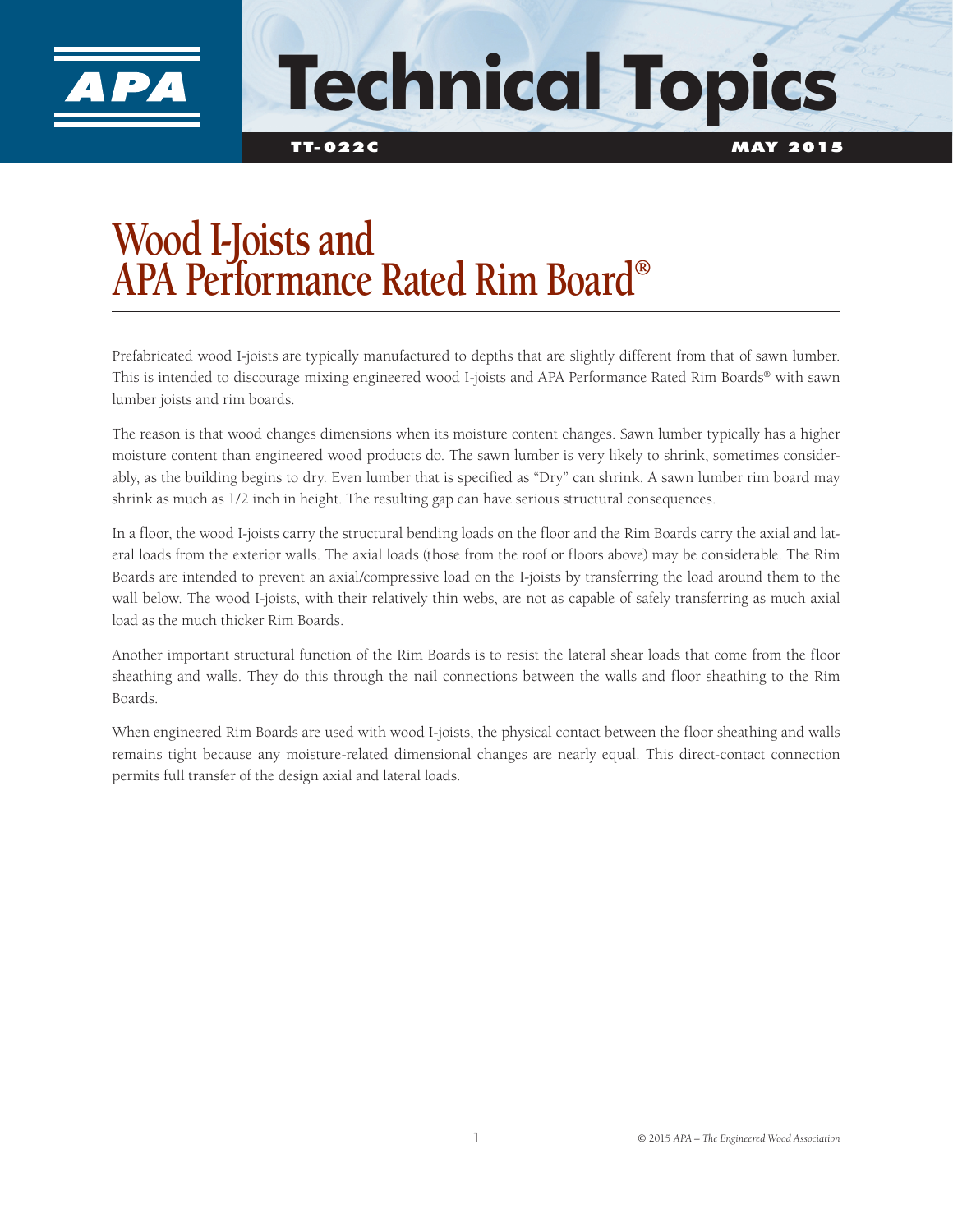

## Figure 1. Correct Fit Between APA Performance Rated Rim Board® and Floor Sheathing.

If lumber rim boards are used in place of the engineered Performance Rated Rim Boards, lumber shrinkage can cause a gap between the lumber rim boards and the floor sheathing. This gap causes the nails to bridge between the floor sheathing and the rim board, reducing their ability to transfer the necessary lateral loads. The lumber shrinkage also causes the wood I-joists to protrude above the top of the now-shrunken lumber rim board, transferring the axial/ compressive load into the webs of the wood I-joists.



## Figure 2. Incorrect Fit Between Lumber Rim Board and Floor Sheathing after Lumber Dries.

In summary, there is no structural advantage to using lumber rim board in place of engineered rim board. There is, however, a high potential for structural problems when lumber rim boards are used in place of engineered Rim Boards with wood I-joists. For this reason, APA strongly recommends that only APA Performance Rated Rim Board be used with wood I-Joists.

Rim Board is a registered trademark of APA – The Engineered Wood Association.